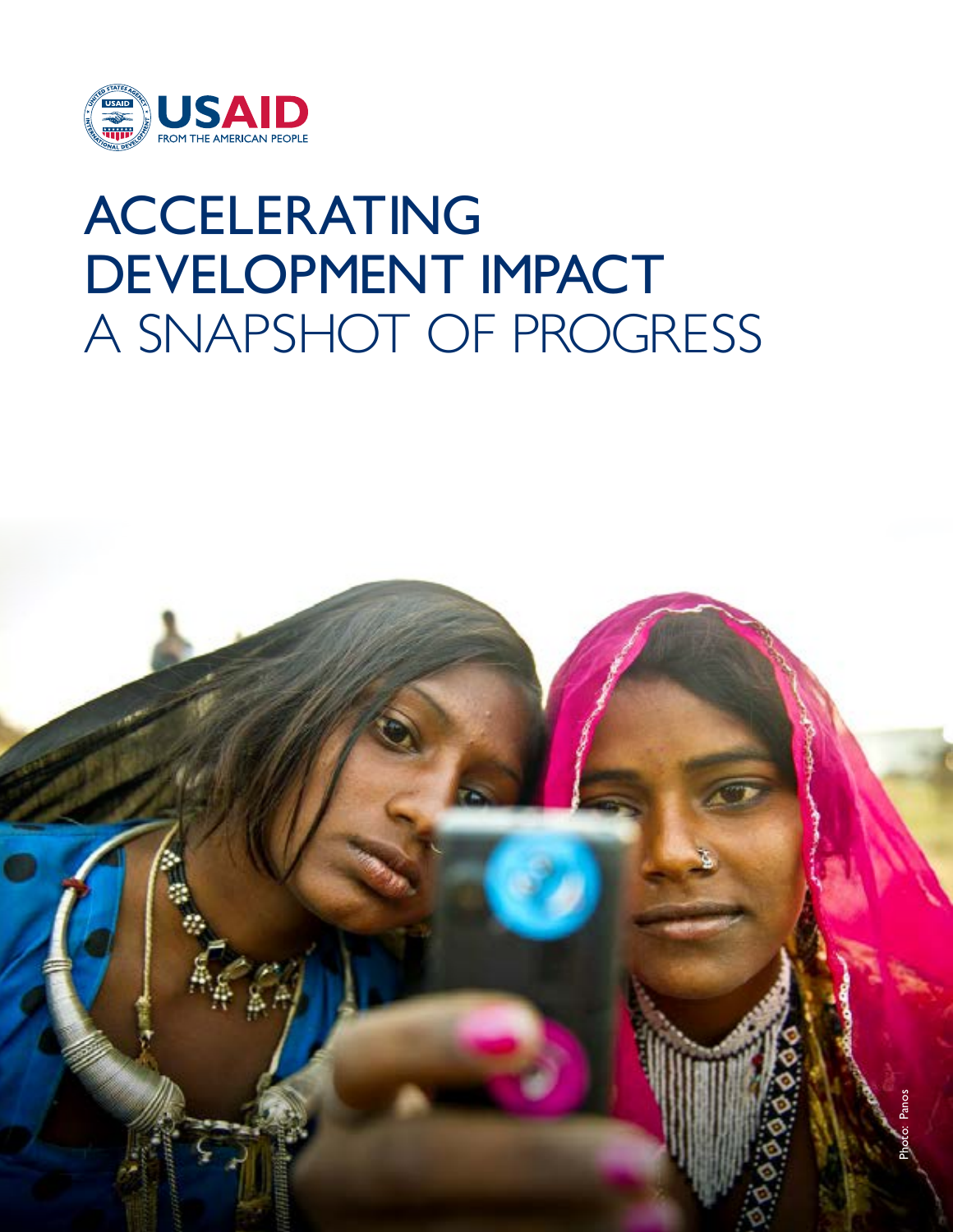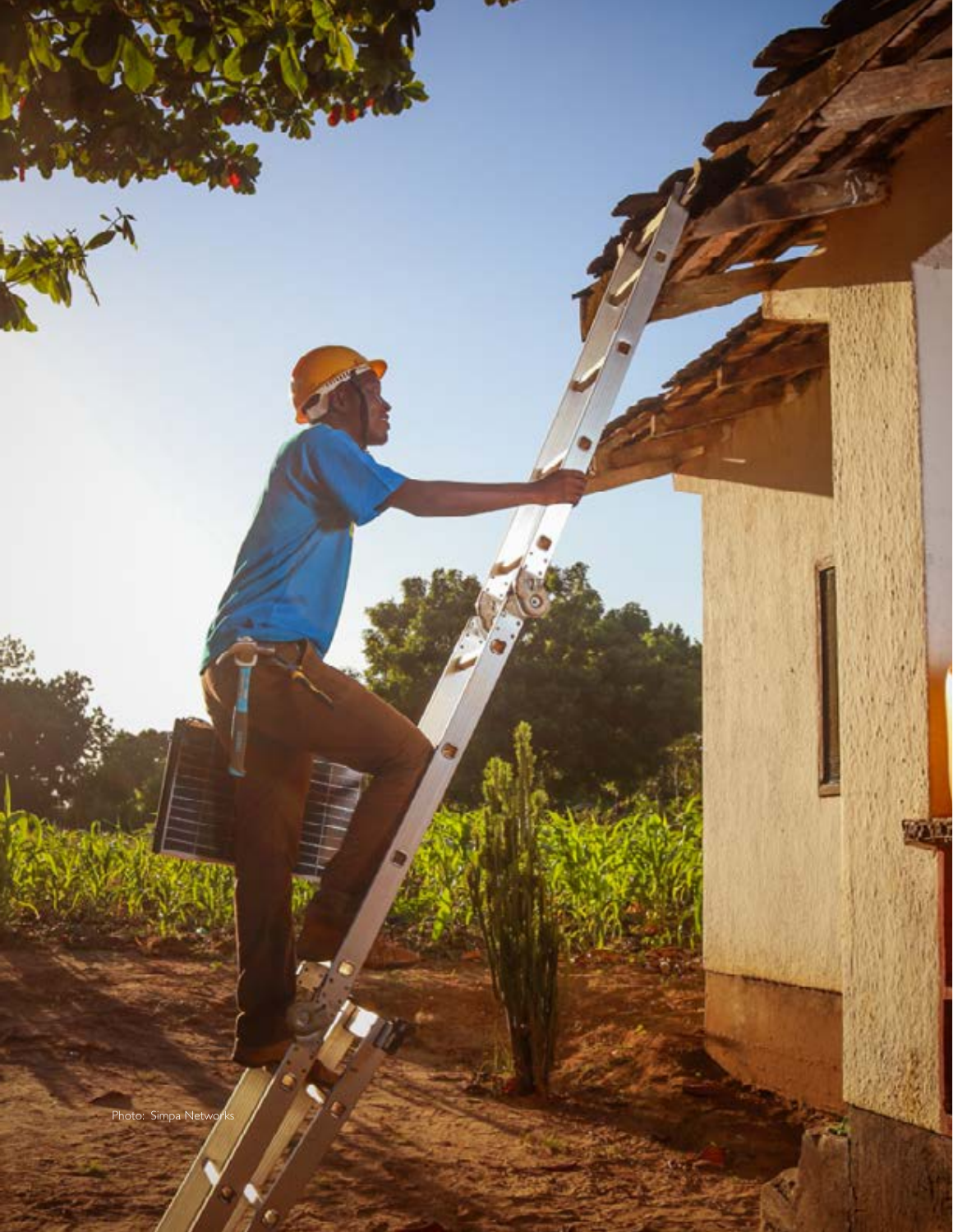

### **The U.S. Global Development Lab** serves

as an innovation hub. We take smart risks to test new ideas and partner within the U.S. Agency for International Development (USAID) and with other actors to harness the power of innovative tools and approaches that accelerate development impact.

USAID established the Lab in 2014. The Lab brings together diverse partners to catalyze the next generation of breakthrough innovations to advance USAID's mission to end extreme poverty and support inclusive growth.

### **OUR APPROACH**

The Lab operates under a set of guiding principles. We are:

### **OPEN AND INCLUSIVE**

Drawing upon the ingenuity of people from around the world.

### **EVIDENCE-BASED**

Investing based on strong evidence of impact.

### **CATALYTIC**

Attracting the support of others to enable sustainable development solutions that reach massive scale.

### **AGILE**

Creating fast feedback loops that enable continuous learning and performance improvement.

### **OUR TOOLS**

The Lab is focused on solutions around Science, Technology, Innovation, and Partnership — reflecting USAID's broad embrace of innovation to bring about positive change and solve some of the world's most pressing challenges. We work across USAID and with the international development community to test innovative tools and methods. When a new approach proves effective, we work to increase its adoption throughout USAID and with our partners to increase its impact.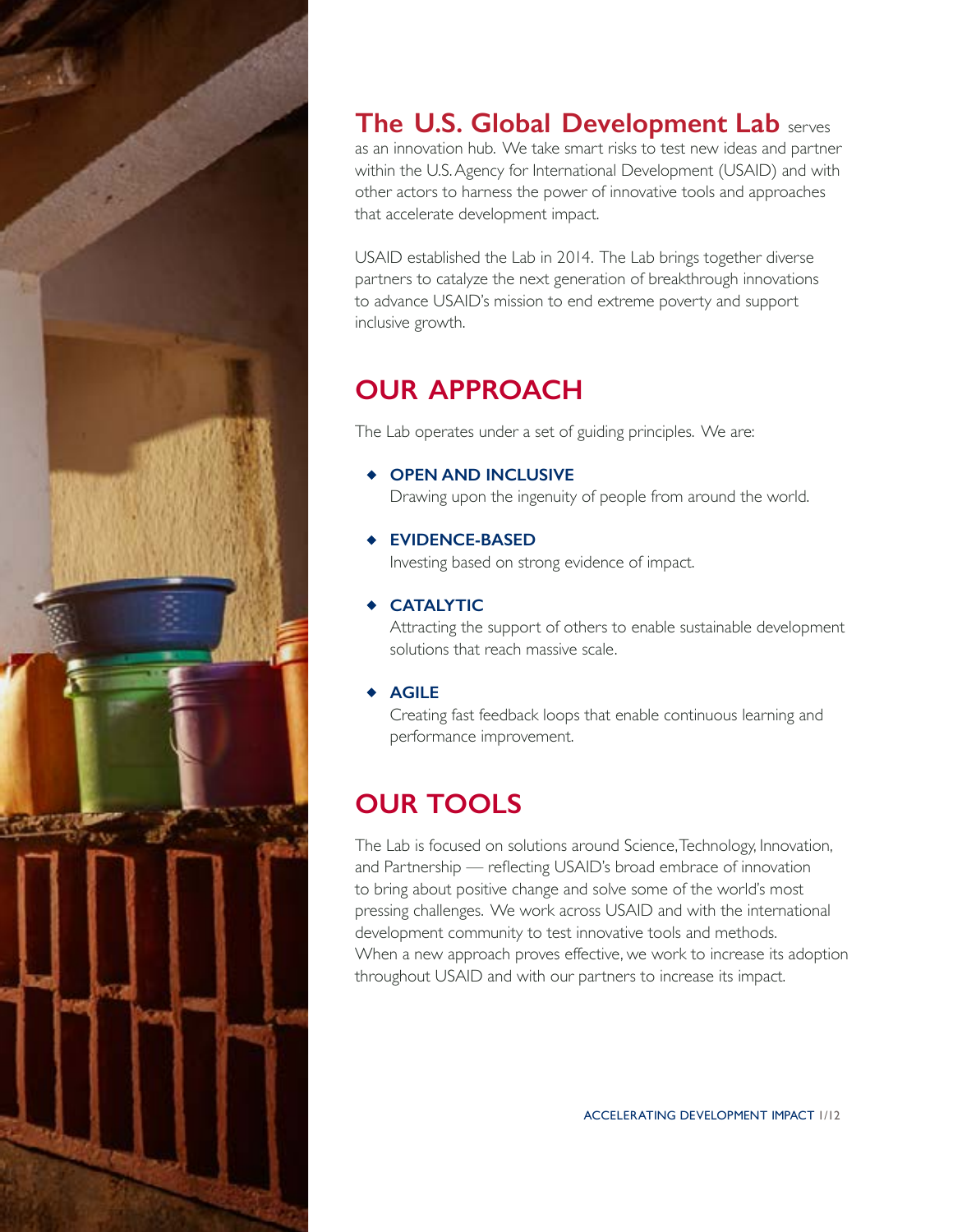

## **Spotlight on Off-Grid Energy**

### **HELPING USAID PROVIDE ENERGY ACCESS TO MILLIONS**

About 1.2 billion people — including 635 million in Africa alone — do not have electricity. Many more only have access to expensive, polluting energy sources such as kerosene or diesel. Access to clean, affordable energy can transform their lives. It allows businesses to stay open later and children to study after dark. It increases economic growth and reduces poverty, especially in marginalized, rural areas. That is why the Lab is supporting USAID's effort through Power Africa to expand energy access across the continent.

#### **USING AN OPEN AND INCLUSIVE APPROACH TO FIND THE NEXT BIG IDEA**

We know that great ideas can come from anyone, anywhere. That is why we open up international development to creative, talented people in every field all over the world. Open innovation programs such as Development Innovation Ventures (DIV) help us source and test promising solutions across many sectors. When we want to focus global attention and resources on a specific issue, we use innovative approaches such as challenges and prizes.

### **TAKING SMART RISKS AND TESTING FOR EVIDENCE OF IMPACT**

DIV uses a staged funding model, similar to how venture capital firms operate. We start with relatively small grants to test, or pilot, new ideas. This allows us to reduce risk and double down on the most effective innovations. We look for evidence of impact and the potential for growth, and provide more funding only if these conditions are met. One of our grantees, Off-Grid Electric, provides a radically affordable solar leasing service in Tanzania. Using digital financial services via mobile phones or local kiosks, customers pre-pay for the service in increments as small as a single day of power. DIV took a calculated risk on Off-Grid Electric at an early stage, providing a \$100,000 grant in 2013 to test the model.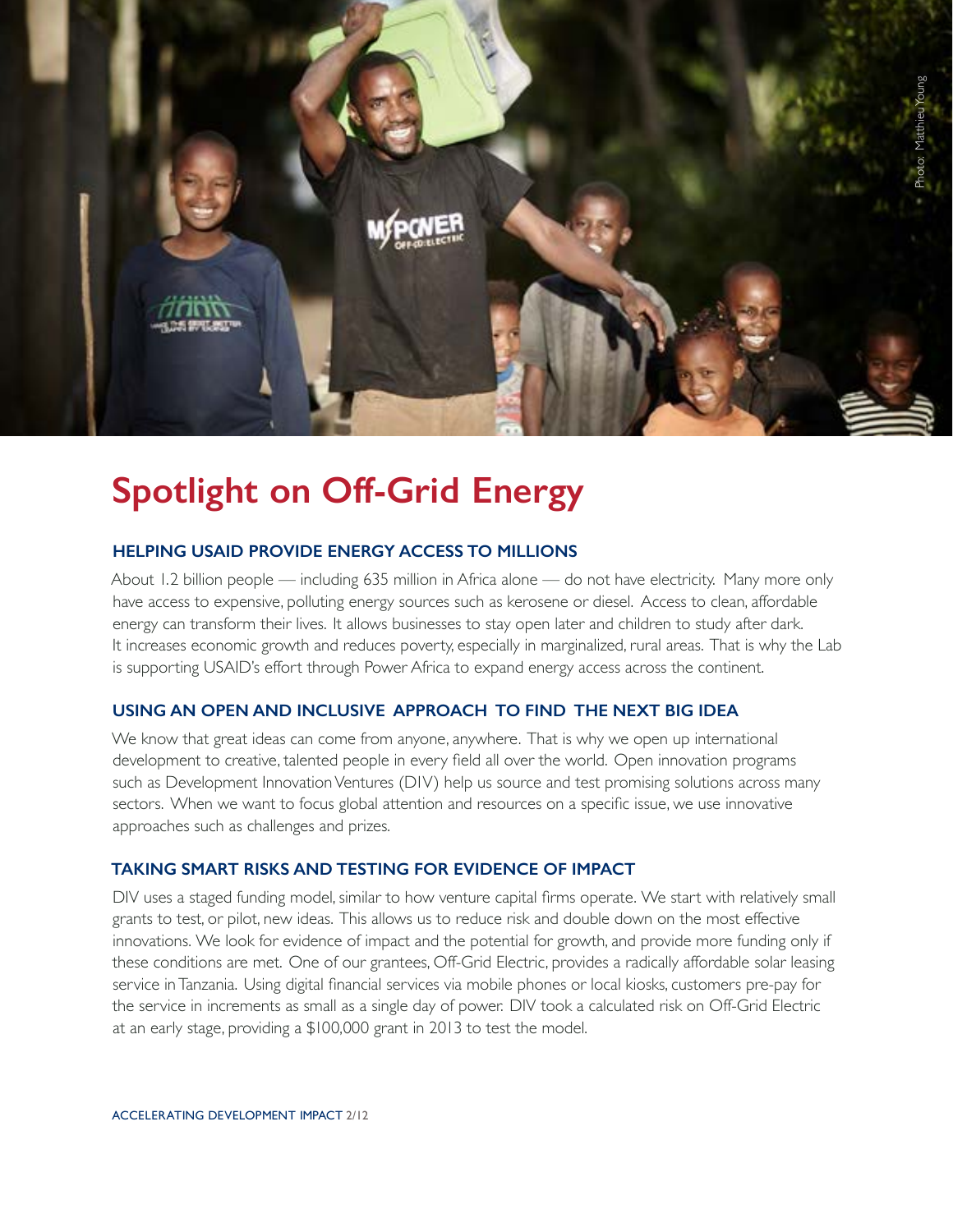### **PATHS TO SCALE**

### **CATALYZING PRIVATE FUNDING**

As Off-Grid Electric expanded and gathered more evidence, we awarded additional grants of \$1million and \$5 million. DIV increased funding to Off-Grid Electric as it demonstrated economic viability and potential for scale. DIV's investment helped Off-Grid Electric access even more financing and expand its coverage. Leveraging the three awards totaling \$6.1 million, Off-Grid Electric has raised \$95 million in private sector debt and equity. By early 2016, Off-Grid Electric's service had reached 100,000 households and was available in 14 regions in Tanzania. The goal is to reach 1million households by 2020.

### **MAINSTREAMING PROVEN INNOVATIONS TO ACCELERATE USAID'S TOP PRIORITIES**

When we find something that works, we focus on mainstreaming the solution across USAID and using it to accelerate top priorities. For example, in 2015, the Lab and Power Africa developed a joint strategy to accelerate the household solar sector. We know it's not enough to invest in individual enterprises, so the team employs a systems approach. We are identifying the barriers to growth in the off-grid energy ecosystem. And, we are identifying actions that USAID and our partners can take to address those barriers, helping companies expand and reach more customers.

### **PARTNERING WITH OTHERS TO TAKE SUCCESSFUL INNOVATIONS TO SCALE**

In June 2016, the Lab and Power Africa launched *Scaling Off-Grid Energy: A Grand Challenge*  for Development in partnership with the U.K. Department for International Development (DFID) and the Shell Foundation. The partnership's goal is to accelerate growth in the off-grid energy market to provide 20 million households in sub-Saharan Africa with access to modern, clean, and affordable energy. Together with our partners, we believe we can achieve impact more quickly by coordinating efforts, addressing the most pressing barriers to scale through innovative approaches, and bringing new partners to the table to invest in energy access. Our partners are making investments to incentivize the development of new solutions, help existing companies grow and attract financing, drive consumer demand, and strengthen the marketplace.

ACCELERATING DEVELOPMENT IMPACT 3/12

Photo: Jennifer Kwack for USAID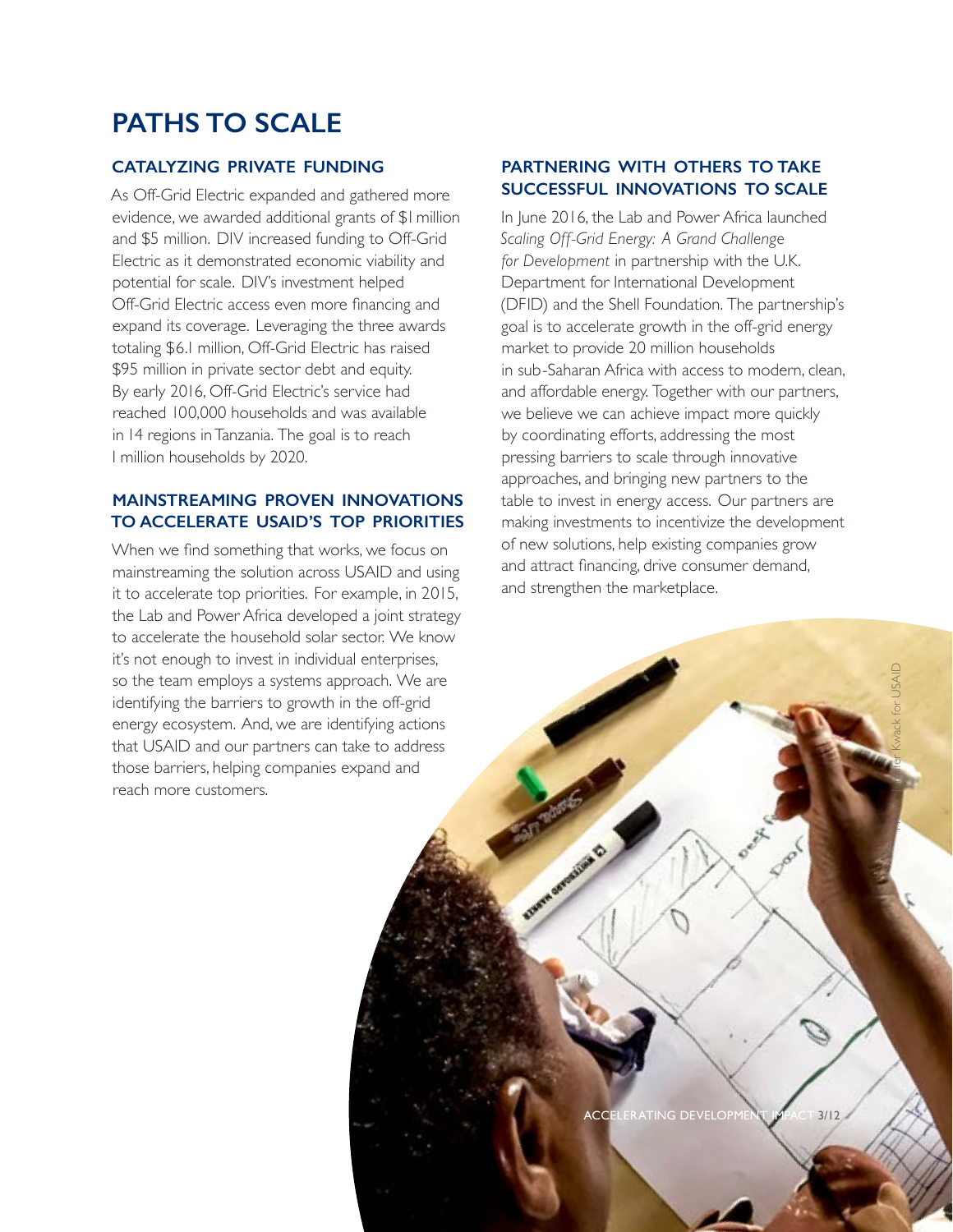## **Spotlight on Digital Financial Services**

### **HELPING THE WORLD'S UNBANKED GAIN ACCESS TO FINANCIAL SERVICES**

Globally, 2 billion people lack access to formal financial services. A disproportionate share of these people are poor. Relying on cash makes people vulnerable to theft, corruption, and economic shocks. Governments that make payments in cash are also subject to corruption and less able to collect the revenue owed to them. The rapid spread of mobile phones in the developing world offers an unprecedented opportunity to scale safe, affordable, and relevant financial services to populations beyond the reach of conventional banking models.

Starting in 2011, USAID began extending digital finance technology through its work on projects in Indonesia, Malawi, and the Philippines. The Lab continues to build upon these initial efforts to test digital finance approaches, determine what works, and support USAID in expanding access to the best and most affordable tools and services. In partnership with governments, implementing partners, and small businesses, we are making transactions cheaper, more secure, and transparent.



### **PATHS TO SCALE**

### **BRINGING PEOPLE TOGETHER TO CATALYZE CHANGE ON A GLOBAL SCALE**

The Lab brings people together to support solutions that can expand and grow. Real-world trials demonstrate that when governments digitize institutional payments, demand for digital financial services increases and incomes rise. But making the switch from cash to electronic payments at an institutional level requires significant resources, political will, and expertise.

Responding to this challenge, USAID co-founded the Better Than Cash Alliance (BTCA) in 2012. BTCA advocates for a global shift from cash to electronic payments and has 50 member organizations, including governments, multilateral agencies, nongovernmental organizations, donors, and private companies such as Visa, MasterCard, and Citibank. In just four years, BTCA has helped increase the adoption of electronic payments. For example, the Colombian government, a BTCA member, now conducts 65 percent of its transactions in digital form. The Government of Mexico also joined the alliance after BTCA-sponsored research showed that the country was saving \$1.3 billion per year on digitized payments.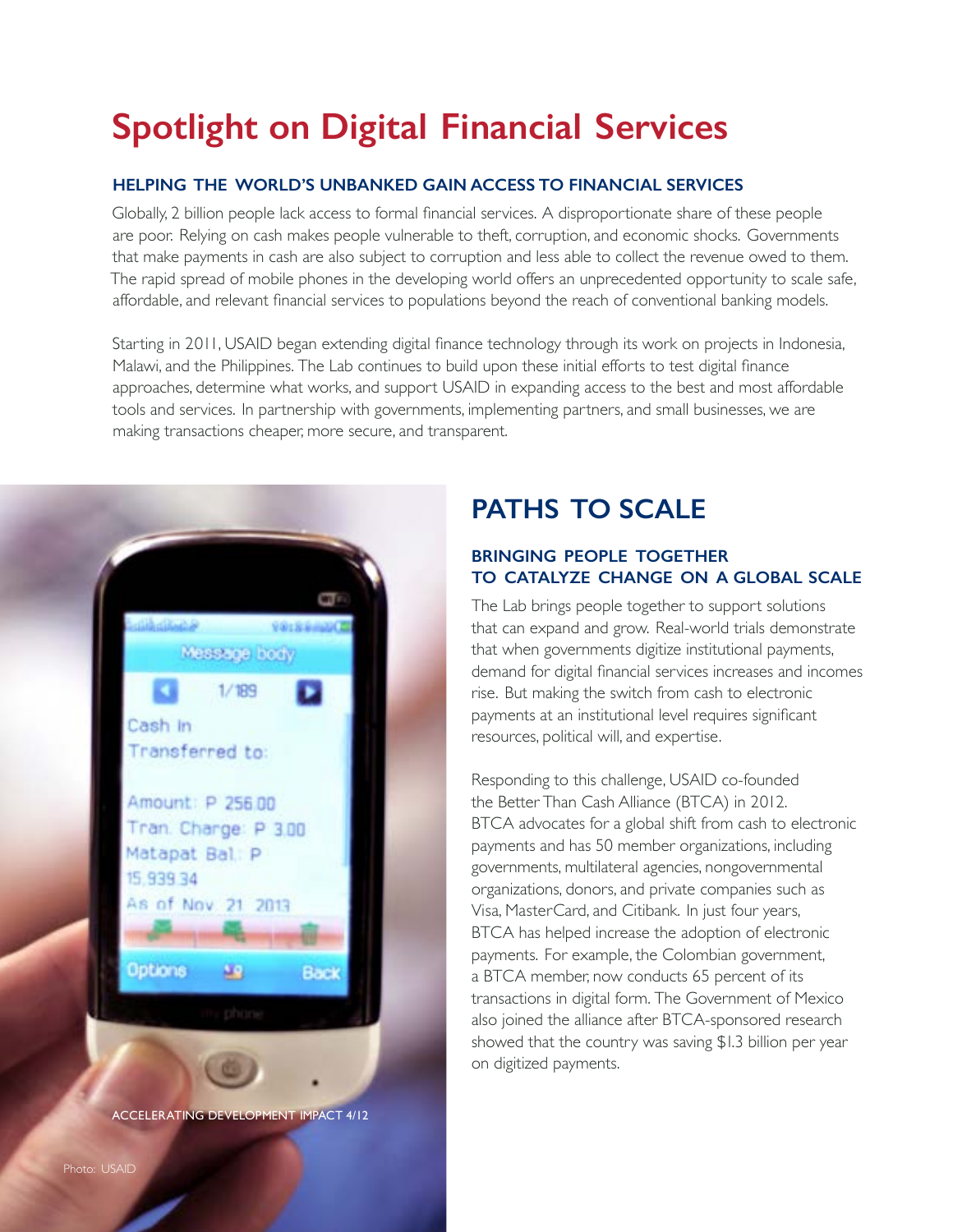### **LEVERAGING USAID'S GLOBAL FOOTPRINT TO ACCELERATE IMPACT AND SUPPORT SCALE**

As one of the largest donor agencies in the world with a presence in more than 80 countries, USAID is able to use its global reach and significant financial footprint in parts of the world that are underserved by formal financial providers.

The Lab and USAID Missions are supporting implementing partners' efforts to switch to electronic payments (e-payments). In 2014, inspired by USAID's commitment to BTCA, the Lab led the effort to change internal policy making e-payments the default method of payment we direct our implementing partners to use when possible. The power of this policy change is evident in **Bangladesh.** Since switching from cash to e-payments, maternal and child health care provider Dnet estimates it has saved more than 40,000 hours in staff time and \$60,000 per year, while bringing thousands of previously unbanked women into the formal financial system.

In the **Philippines,** the Lab and the Mission co-invested \$3 million over three years to work with banks, the government, and mobile network operators to expand mobile financial services to those beyond the reach of financial service providers. As a result, four municipalities in the Philippines launched mobile-enabled payment and collection systems for taxes, utilities, and social transfers. This allowed 10 million Filipinos to gain access to more efficient financial services.

In **India,** the Ministry of Finance and USAID launched a Digital Finance Partnership in 2015 to increase the use of digital payments at points of sale, particularly between small businesses and low-income consumers. India has made significant progress on financial inclusion over the past two years, but cash still dominates.

*"The partnership between the Lab and the Mission catalyzed the transformation of the Philippines financial sector into what is now a more inclusive, transparent, and efficient system. By expanding the concept of mobile money to include e-payments, USAID not only promoted financial inclusion for millions of people, but it also fostered efficiency and transparency in local government operations."*

#### — Gloria Steele

*USAID's Senior Deputy Assistant Administrator for Asia and former Mission Director, USAID/Philippines* 

Emerging trends in mobile technology have given us the opportunity to create inclusive, pro-poor financial sectors that help the world's financially excluded populations access financial services that meet their needs. Through a focus on collective action and collaboration with USAID's global network, the Lab will continue to work toward global adoption of e-payments.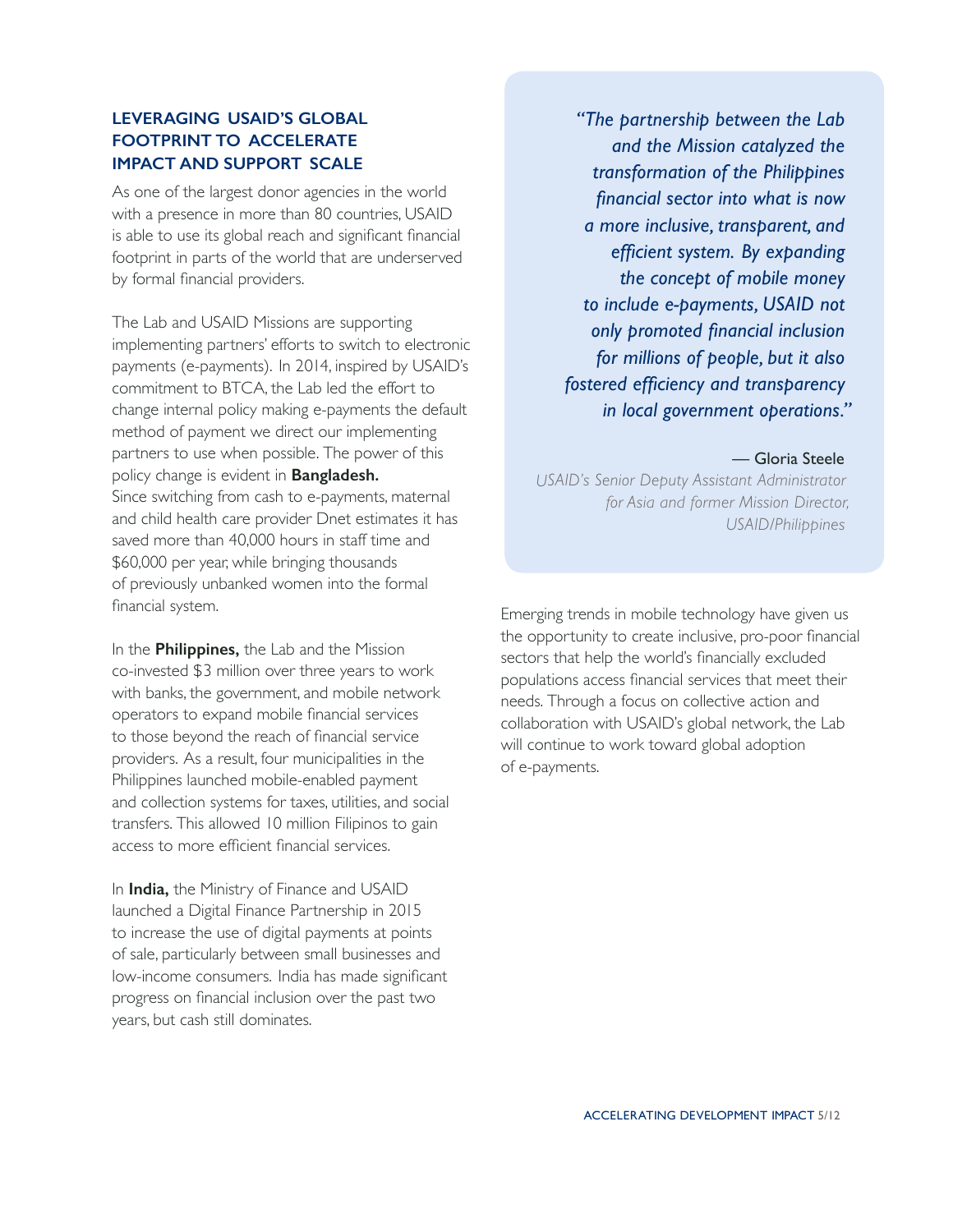

### **Accelerating the Next Breakthroughs**

The Lab has sourced and tested more than 900 innovations. We are working to increase the impact of the most promising solutions and help them reach more people. Below are a few examples of promising solutions we believe are poised for broader adoption.

### **USING SCIENTIFIC RESEARCH TO INFLUENCE HEALTH POLICY**

The Lab is supporting research to determine the best way to administer medicines to prevent malaria in Mali. The research has shown that a door-to-door approach increases preventive coverage against malaria by 14 percentage points. If all areas of the Sahel and sub-Sahel region — part of Africa that is particularly vulnerable to malaria — were covered, 20,000 lives would be saved. The results of the Lab's research will inform the Government of Mali's plan to control the disease.

### **INCREASING ACCESS TO THE INTERNET**

The Lab helped draft and launch Indonesia's five-year national broadband plan, convening partners and unlocking funding. The broadband plan leveraged more than \$500 million from the country's Universal Service Fund and is expected to connect 50 million people in rural communities. Indonesia now has a 10-year plan to connect 74,000 communities using low-cost, emerging technologies based on an initial USAID pilot. The private sector is expected to provide 90 percent of the investment.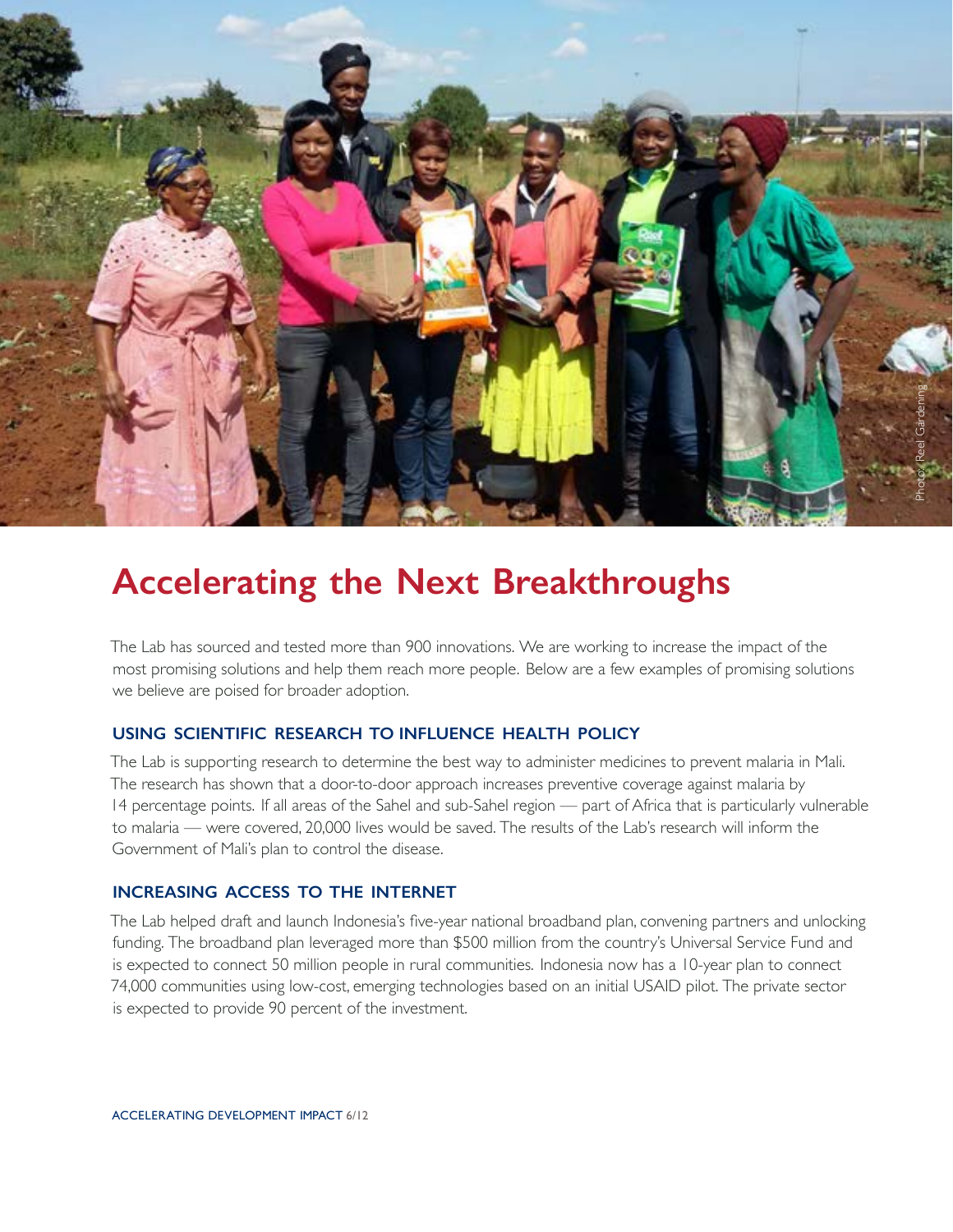### **INCREASING ADOPTION OF HIGH-IMPACT SOLUTIONS**

The Lab supported Pratham, a nongovernmental organization in India, in its efforts to implement learning camps. These are intensive educational sessions in which children are grouped by ability rather than age. Results from a randomized controlled trial showed that the camps had a significant positive impact. Pratham is now scaling this approach in partnership with state and local governments, reaching more than 779,000 students. The study shaped the national Read India Program strategy, and Pratham is piloting and scaling the model with other governments including Zambia.

### **HELPING EARLY-STAGE ENTREPRENEURS ATTRACT PRIVATE CAPITAL**

The Lab is testing new ways to catalyze investment in entrepreneurs in developing countries. Our Partnering to Accelerate Entrepreneurship (PACE) program works closely with 40 incubators, accelerators, and seed-stage impact investors through 17 public-private partnerships that are expected to leverage more than \$100 million in private resources. One of our partners — Village Capital — has invested \$1.3 million in 25 innovators that have raised \$18.4 million in follow-on funding, served nearly 30,000 customers, and created 239 jobs. Village Capital is now helping other accelerators replicate and adapt its model through the VilCap Communities Program.

### **TESTING AND ACCELERATING INNOVATIONS WITH EVIDENCE OF IMPACT**

Through *Securing Water for Food: A Grand Challenge for Development,* the Lab supported Reel Gardening, which provides a convenient, water-saving way for families and communities to grow their own vegetables. The innovation embeds seeds and fertilizers in a biodegradable, color-coded, paper tape that optimizes water usage. Reel Gardening has saved 34 million liters of water, farmed 47.5 hectares of land, and produced approximately 1,233 tons of vegetables. The company has already sold seed tapes to 175,000 households and plans to triple sales this year.

### **TRANSFORMING HOW USAID ENGAGES WITH PARTNERS**

The Lab is testing new ways to collaborate with partners on development challenges. One tool — the Broad Agency Announcement (BAA) — is a procurement approach that allows USAID to work with potential partners to define a problem and co-create solutions before making an award. This gives us greater flexibility and access to a range of expertise for research and development, and can lead to better results. Rarely used before 2014, the Lab's advocacy for the BAA has made an impact on how USAID does business. In the last two years, USAID has issued 53 BAAs resulting in more than 100 awards. For example, in Indonesia the Mission, with Lab support, issued a BAA to identify new solutions around inclusive workforce development. More than 130 organizations expressed interest in co-creating solutions to this challenge.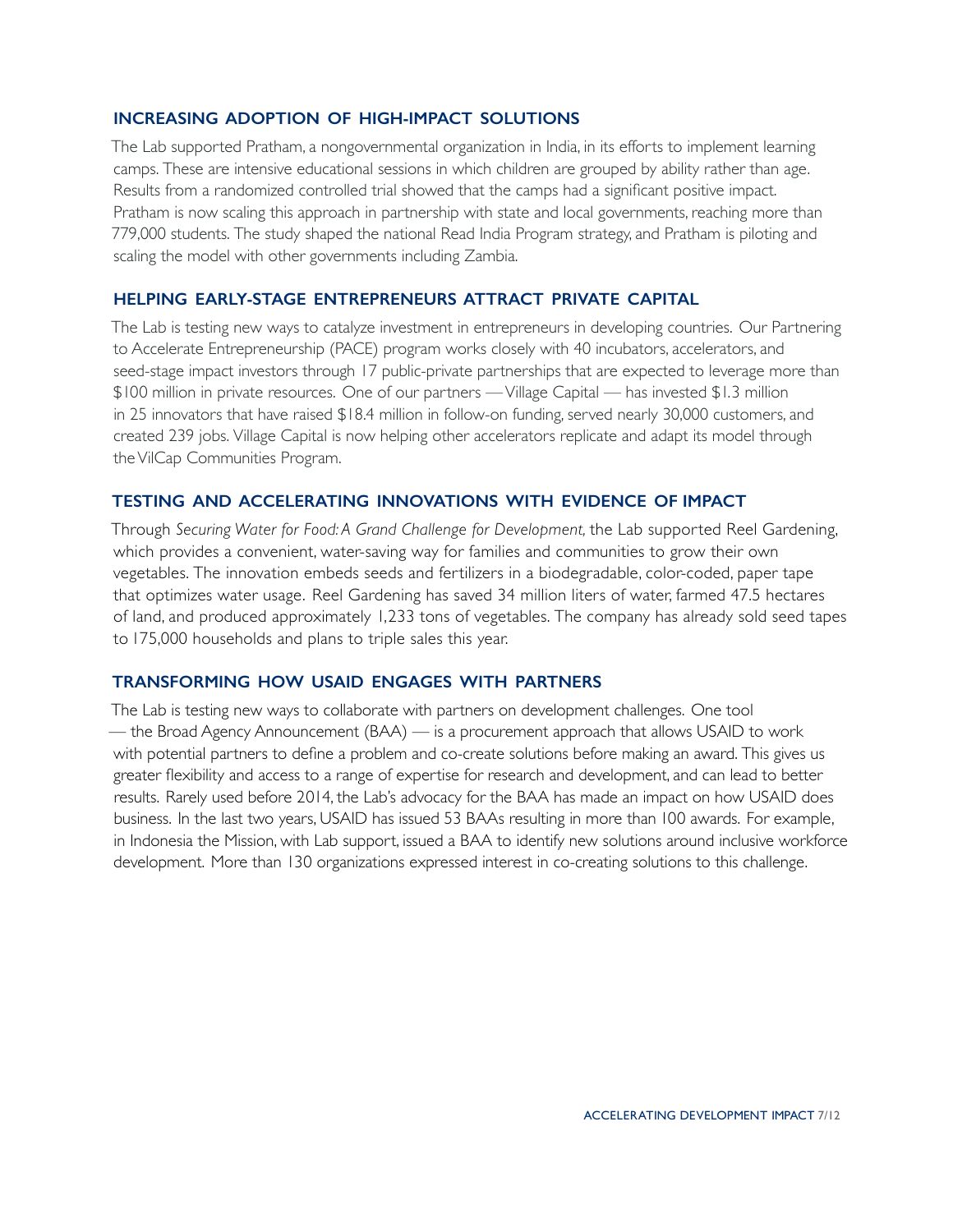## **SCIENCE**

The Lab channels the technical expertise of scientists and researchers around the world and within USAID to help solve global development challenges. We build local scientific capacity, empowering people with tools for change. And, we use the evidence from scientific research to drive new policies and programs.

### **Higher Education Solutions Network (HESN)**

HESN is a partnership with seven competitively awarded universities working with partners worldwide. Leveraging nearly equal investments from each institution, the universities established eight Development Labs, collaborating with a network of 685 partner institutions in academia, the private sector, civil society, and government across 69 countries. HESN's Development Labs work with USAID's development experts and international staff to define and solve the most challenging problems faced by developing countries. Current university partners include: College of William and Mary, Duke University, Massachusetts Institute of Technology, Michigan State University, Texas A&M University, University of California at Berkeley, and Makerere University in Uganda.

### **Partnering to Enhance Engagement in Research (PEER)**

PEER supports competitively awarded grants for collaborative research projects led by developing country scientists and engineers who partner with American researchers. PEER-funded scientists conduct applied research that informs public policy or new practices in development, leading to new innovations or generating evidence for how to scale innovations. PEER also builds human and institutional research capacity by providing funds, tools, technical assistance, and research opportunities for local scientists and students. The program is implemented in partnership with the U.S. National Academy of Sciences. Since 2011, the program has supported more than 250 research partnerships in 50 different countries and leveraged more than \$400 million from other U.S. Government scientific agencies.

#### **Science and Research Fellowship Programs**

The Lab supports three fellowship programs that are characterized by their commitment to the use of science, technology, innovation, and partnership. The American Association for the Advancement of Science (AAAS) Fellowship and Jefferson Science Fellowship both bring scientists and technical experts to serve one- to two-year fellowships at USAID, contributing their cutting-edge knowledge and analytical skills to development policy, research, and programming. Fifty-one fellows were hosted at USAID during the 2015 – 2016 fellowship year. The Research and Innovation (RI) Fellowship program connects U.S. graduate student researchers to organizations globally that need scientific, research, or technical expertise to address pressing development challenges. In 2016, 105 RI fellows conducted collaborative research projects in 24 countries.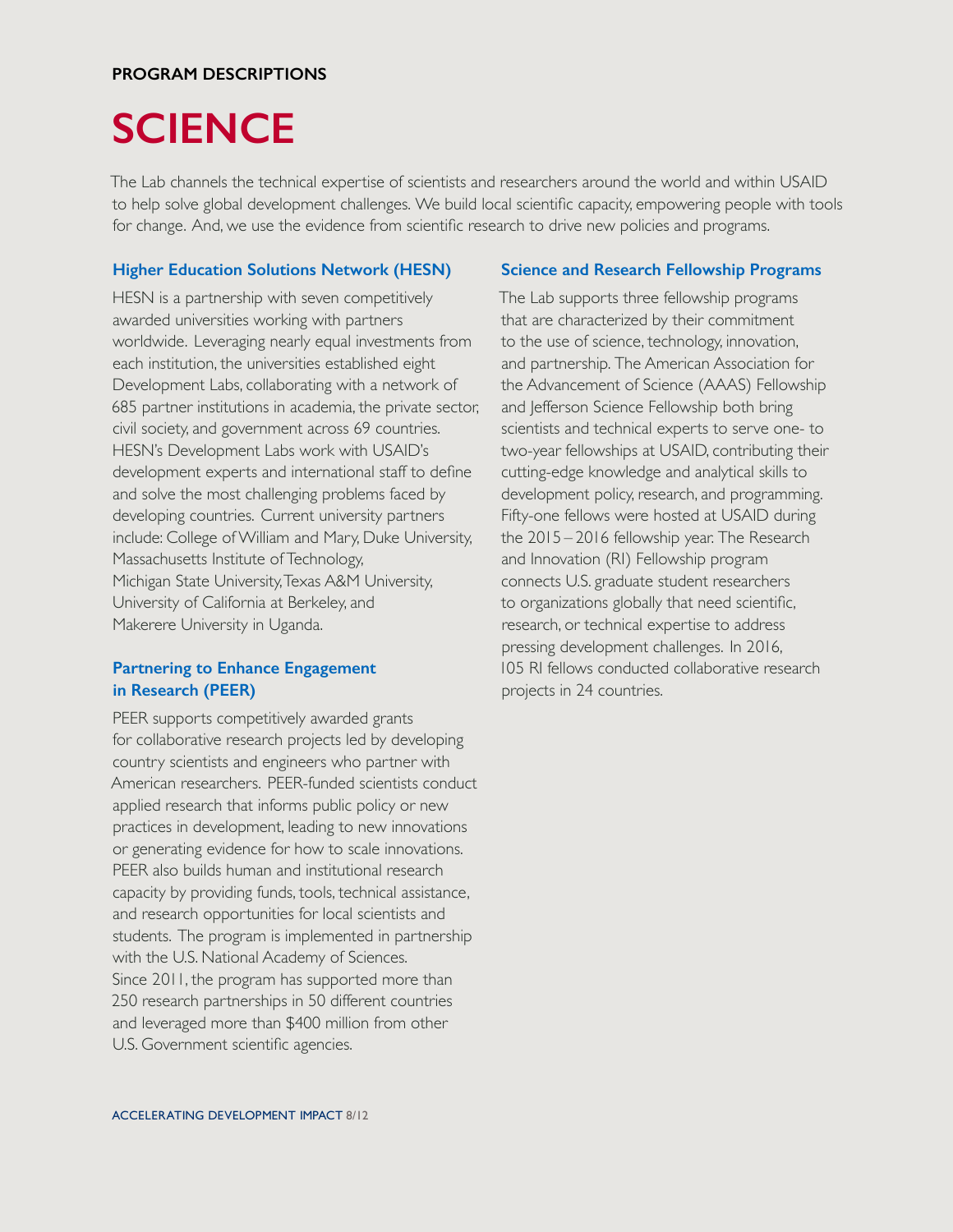# **TECHNOLOGY**

With digital technology making it possible to accelerate the fight against poverty, the Lab works to ensure that everyone, even the poorest, has access to digital services. The Lab supports the effective use of technology and advanced data analytics across USAID and explores emerging technologies to better understand how they will shape the future of development.

### **Digital Inclusion**

The Lab helps bridge the digital divide by expanding access to the internet in countries where USAID works and ensuring the most marginalized people have the skills and resources to be active participants in the digital economy. Through public-private partnerships and direct technical assistance, the Lab has unlocked more than \$100 million for expanded internet access, resulting in approximately 20 million new mobile and internet users worldwide, and directly supported USAID health and education programs by connecting 56 schools and 39 hospitals to the internet since 2012.

### **Development Informatics**

The Lab seeks to make development more adaptive, efficient, and responsive to citizens and decision makers by helping transform the use of data and technology throughout development. For example, the Lab is contributing to the expansion of mHero, a mobile message-based tool that allows health workers to stay in touch with health officials, improving the local health system's ability to prevent and respond to public health threats. The Lab also led the public advocacy campaign for the Principles for Digital Development, a set of best practices for applying digital technology and data in development.

### **GeoCenter Plus**

The Lab applies geographic analysis to improve the strategic planning, design, monitoring, and evaluation of USAID programs. The GeoCenter works directly with USAID Bureaus and Missions to integrate geographic analysis, scenario planning, and data analytics to inform development programs. The GeoCenter also strengthens the capacity of USAID to use geospatial technology by training local geographical information system (GIS) specialists, and leads a geospatial community of practice of nearly 50 GIS specialists across USAID Missions and Washington-based operating units.

### **Digital Finance**

The Lab is acting on the growth in digital financial services to help the world's financially excluded and underserved populations access and use financial services that meet their needs. For example, USAID co-founded the Better Than Cash Alliance (BTCA) in 2012. In just four years, BTCA has grown to 50 member organizations, including governments, multilateral agencies, nongovernmental organizations, donors, and private companies such as Visa, MasterCard, and Citibank, and has catalyzed rapid global progress on the adoption of e-payments.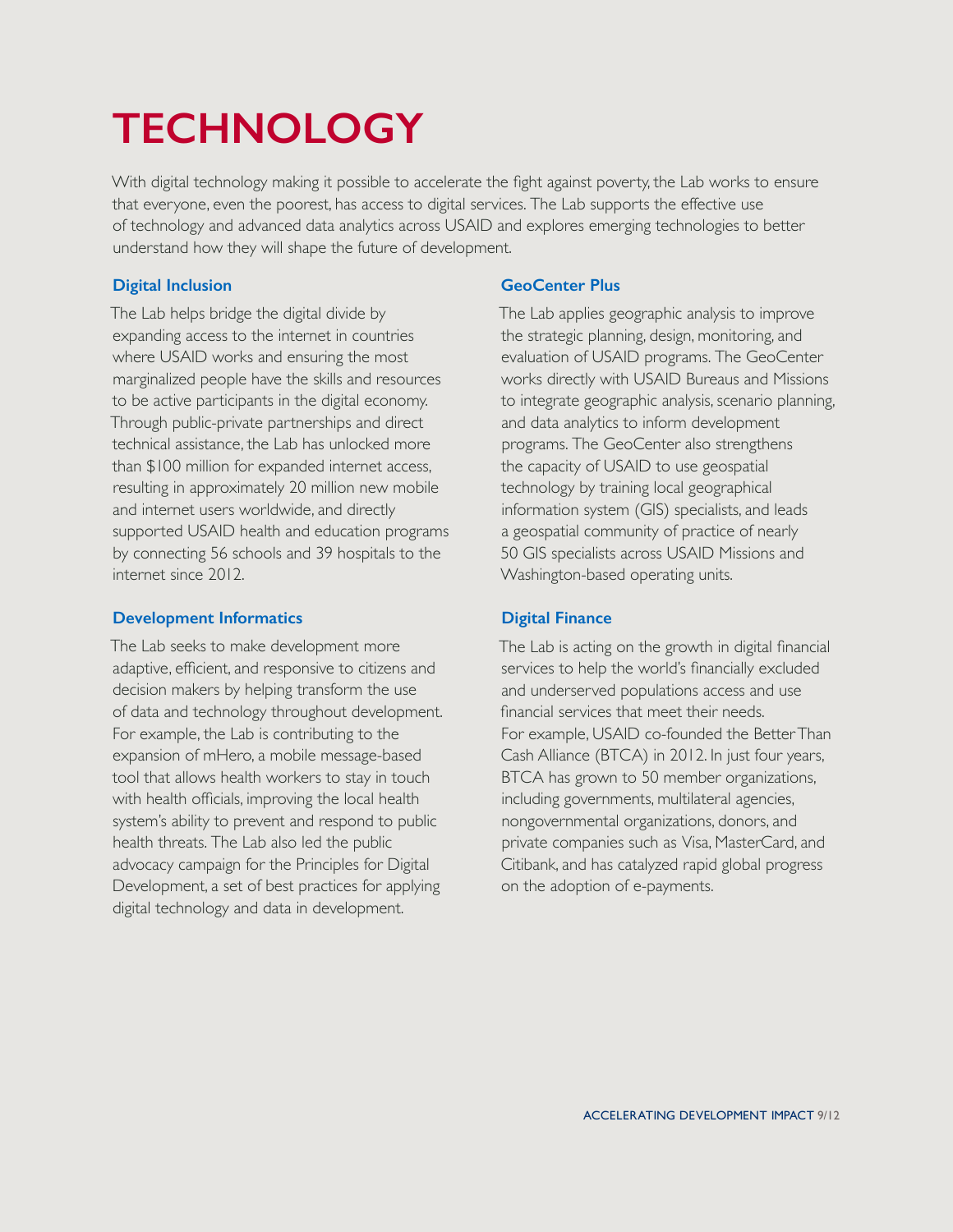## **INNOVATION**

The Lab identifies, tests, and accelerates new innovative solutions, tools, and approaches that have shown evidence of impact, sustainable financing, and scale. We provide support to innovators to reach more end-users, secure financial sustainability, and maximize the potential of each innovation to overcome common barriers to scale. The Lab also works to advance a culture of innovation within USAID by spurring new ways of solving complex problems using the latest practices from the innovation management field.

#### **Development Innovation Ventures (DIV)**

DIV is USAID's venture capital-inspired, tiered, evidence-based funding model that invests comparatively small amounts in relatively unproven concepts, and continues to support only those that prove to work. It applies three core criteria to its application review process — evidence of impact, cost-effectiveness, and potential to scale. DIV accepts applications at three different funding stages from Proof of Concept (\$25,000 – \$150,000); Testing (\$150,000 – \$1.5 million); and Transitioning to Scale (\$1.5 million – \$15 million). Since 2010, DIV has provided more than \$70 million in catalytic grant funding to more than 150 innovative interventions across nine sectors and in more than 40 countries.

### **Grand Challenges for Development (GCDs) and Prizes**

GCDs remove critical barriers to international development progress by calling on the global community to discover, test, and accelerate innovative solutions around specific global challenges. In the past six years, USAID and its partners have launched eight GCDs focused on agriculture, combating disease outbreaks, democracy and governance, education, energy, maternal and child health, and water. Together USAID and its 18 partners have jointly committed more than \$310 million towards advancing solutions to key development problems. The Lab is also leading efforts to apply innovation methods such as challenge funds and prizes to incentivize action toward specific outcomes, such as the development of more efficient, lower-cost refrigeration solutions in the recently launched Off-Grid Refrigeration Competition.

#### **The Global Innovation Exchange**

The Global Innovation Exchange (the Exchange) is an online platform to convene and connect innovators, funders, and experts working on development innovations around the world. As a public good platform co-funded by USAID, the Australian Department of Foreign Affairs and Trade, the Korea International Cooperation Agency, and the Bill & Melinda Gates Foundation, the Exchange drives shared business intelligence and analytics across the development industry to reduce duplication and barriers for innovators, entrepreneurs, and funders alike. In its first year, the Exchange registered more than 4,400 innovations, 10,000 experts, and \$450 million in funding opportunities.

### **LAUNCH**

LAUNCH is a network-centered innovation program founded on the belief that the problems of today are too big to be solved by any one organization alone. The LAUNCH approach is to convene and curate networks of innovators and industry and government leaders to forge together pathways for systems change. LAUNCH founding partners — NASA, USAID, the State Department, and Nike work together to identify, showcase, and support innovative approaches to global sustainability challenges, and to use the expanding LAUNCH network to bring innovators into the marketplace.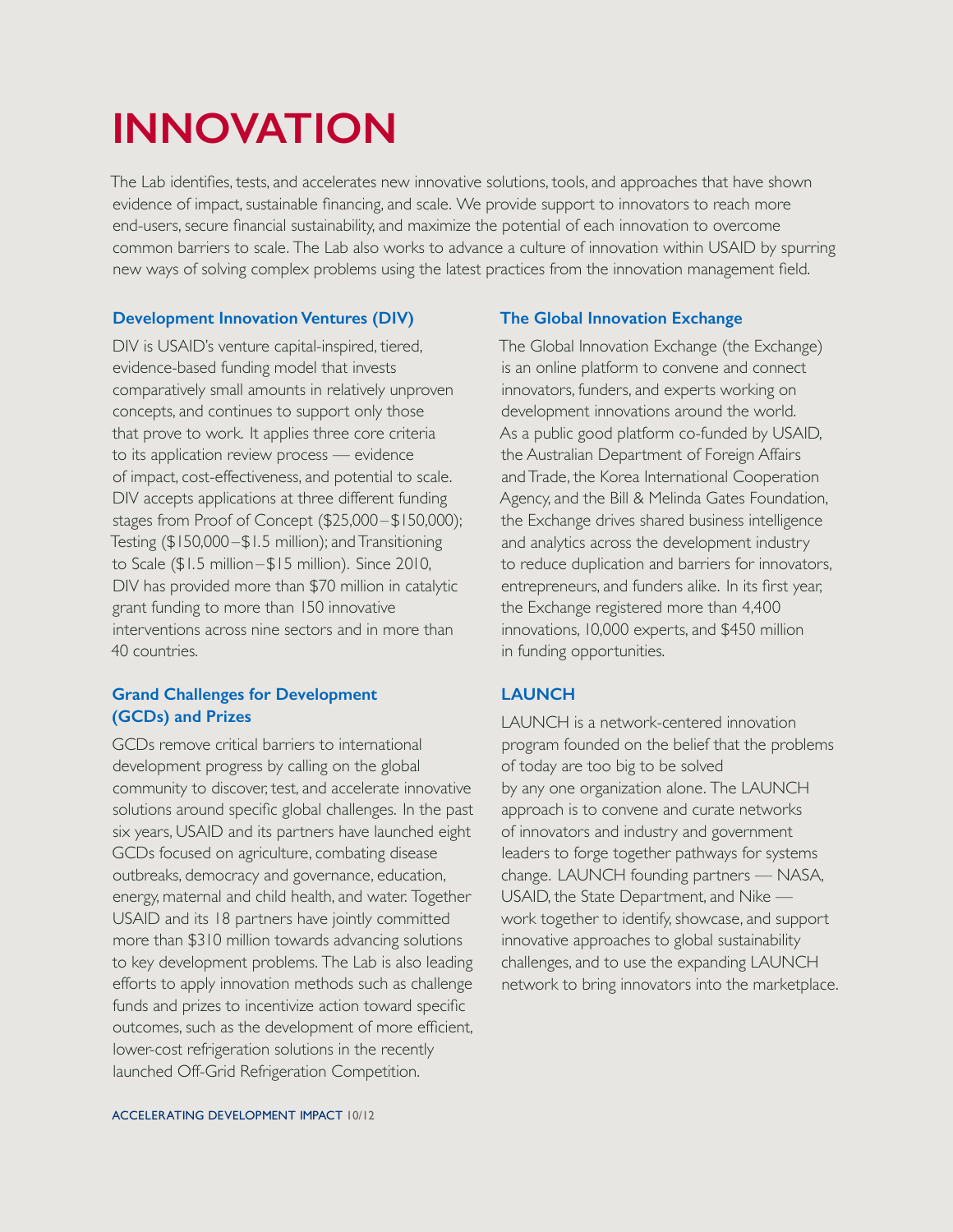## **PARTNERSHIP**

The Lab manages USAID's signature public-private partnership model, the Global Development Alliance, and works with USAID Missions and Bureaus to identify opportunities to engage the private sector to advance key development priorities that align to business interests. In addition, we work with impact investors and entrepreneurship accelerators to catalyze private capital for early-stage businesses and strengthen the environment for entrepreneurship.

### **Global Development Alliances (GDAs)**

GDAs are partnerships between USAID and the private sector that utilize market-based solutions to advance broader development objectives. These partnerships combine the assets and experiences of the private sector to leverage capital, investments, creativity, and access to markets to solve the complex problems facing governments, businesses, and communities. GDAs are co-designed, co-funded, and co-managed by all partners involved so that the risks, responsibilities, and rewards of partnership are shared. In Fiscal Year 2015, USAID had more than 360 active public-private partnerships with leverage commitments of \$5.9 billion. On average, for each dollar USAID expects to invest through these partnerships, private sector partners have committed \$3.35 over the life of the projects.

### **Partnering to Accelerate Entrepreneurship (PACE)**

Entrepreneurs serve as critical drivers of economic growth but often cannot access finance, while investors note a lack of investment-ready enterprises. The Lab's Partnering to Accelerate Entrepreneurship (PACE) initiative is bridging this gap by catalyzing private sector investment into early-stage enterprises and helping entrepreneurs grow their businesses — unlocking the potential of thousands of promising enterprises around the world. Working in partnership with more than 40 incubators, accelerators, and seed-stage impact investors, the Lab has created 17 public-private partnerships dedicated to testing ways to bridge this gap and foster entrepreneurship. These partnerships are expected to leverage \$100 million in combined public and private investments over their lifetime.

### **Diaspora Engagement**

Diaspora Engagement is a core focus area for the Lab, which works with nontraditional partners in under-addressed technical areas to test and incubate innovative partnership models. The Lab is partnering with USAID Missions and external partners to engage diasporas in development through initiatives such as DIAGives, which aims to facilitate \$7 million in diaspora philanthropic giving in Northern Bangladesh over the next three years, and Diaspora Landscape Analyses, which perform diaspora market research to serve as an evidence base for USAID programming.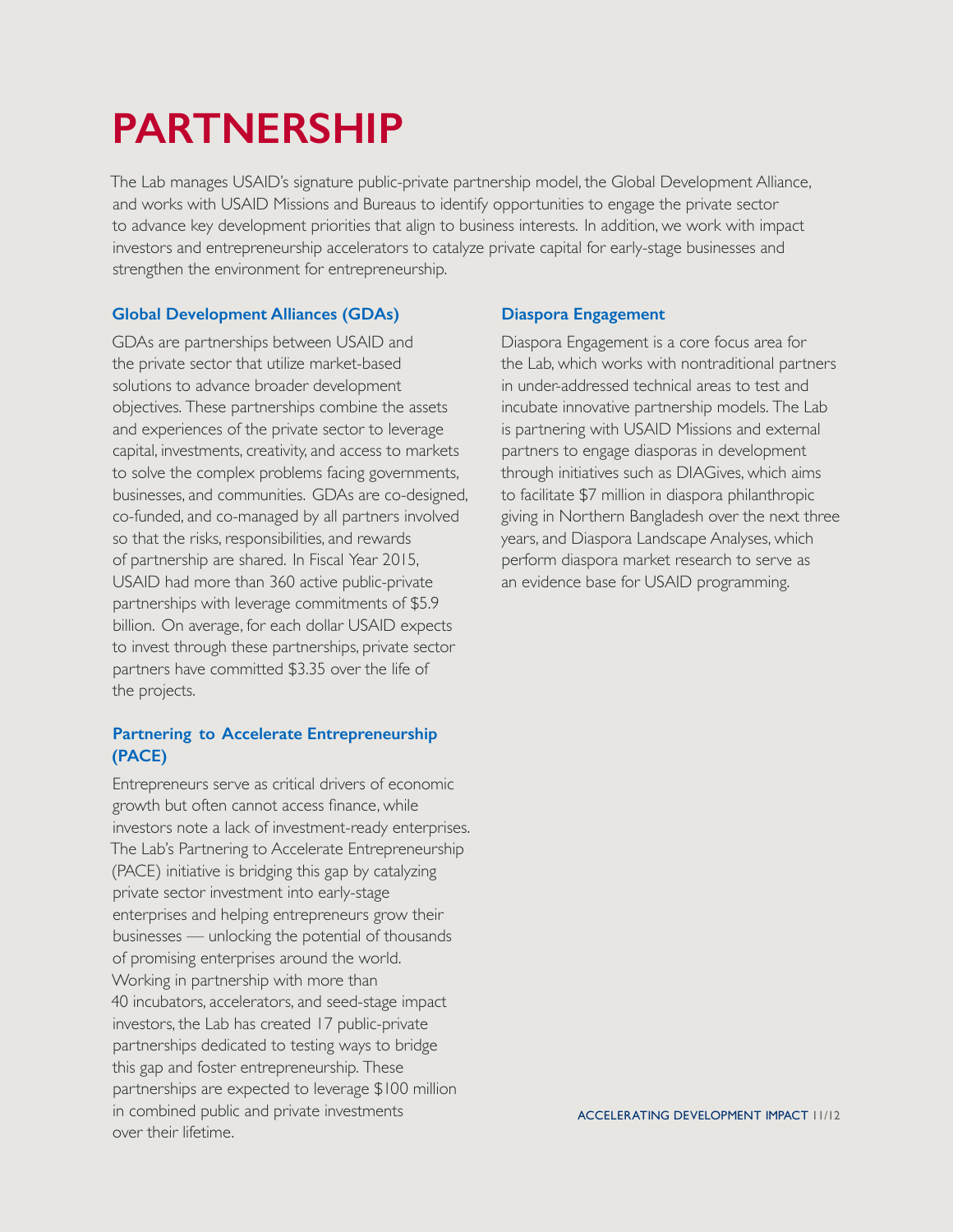# **AGENCY INTEGRATION**

The Lab works to advance USAID's development goals and increase its impact. We mainstream the use of science, technology, innovation, and partnership (STIP) across USAID's strategies, programs, and operations.

### **Agency Integration**

The Lab supports the application of STIP across USAID by providing technical assistance, training, and catalytic investments in Mission-driven STIP programs. In Fiscal Year 2016, the Lab worked closely with eight Missions to integrate STIP tools and approaches to accelerate their development objectives. For example, the Lab is supporting ongoing efforts with the Uganda Mission and a range of local partners, including the Government of Uganda, to promote and source local, sustainable off-grid power solutions to help a majority of underserved citizens.

### **Evaluation and Impact Assessment**

Monitoring and evaluation is critical to USAID's efforts to find out what works and what doesn't; learn from failures; and understand where and when to best replicate successes. Data is used, along with a set of evidence standards developed in partnership with experts from academia and the private sector, to determine which innovations are 'best bets' for funding and where evidence gaps remain. The Monitoring, Evaluation, Research, and Learning Innovations (MERLIN) program is testing new models of rapid learning, evaluation, and measuring impact of USAID projects with a diverse set of 17 partners.

### **Ebola Response, Recovery, and Resilience**

The Ebola crisis exposed significant weaknesses in digital infrastructure and health information management. Building on our work in real-time data and digital development, the Lab is working to improve our ability to prevent, detect, and respond to future public health threats by filling these technical gaps in West Africa, as well as increasing engagement with private sector partners and facilitating the use of geospatial information systems, scientific capacity building, and open innovation approaches in response, recovery, and resilience planning.

### **Digital Development for Feed the Future**

The Lab is collaborating with USAID's Bureau for Food Security on integrating digital technologies into Feed the Future activities to accelerate reductions in global hunger, malnutrition, and poverty. Examples include driving greater digital financial inclusion among farmers and their families; delivering mobile-enabled agricultural extension information; and facilitating greater precision agriculture through richer data collection, analysis, and packaging.

### **Scaling Off-Grid Energy**

The Lab is partnering with Power Africa, DFID, and the Shell Foundation to accelerate growth in the off-grid energy market with a goal to provide 20 million households in sub-Saharan Africa with access to modern, clean, and affordable electricity. Through *Scaling Off-Grid Energy: A Grand Challenge for Development,* the Lab and its partners are supporting early-stage companies that offer household solar solutions, incentivize technological innovation, and support critical elements of the off-grid ecosystem.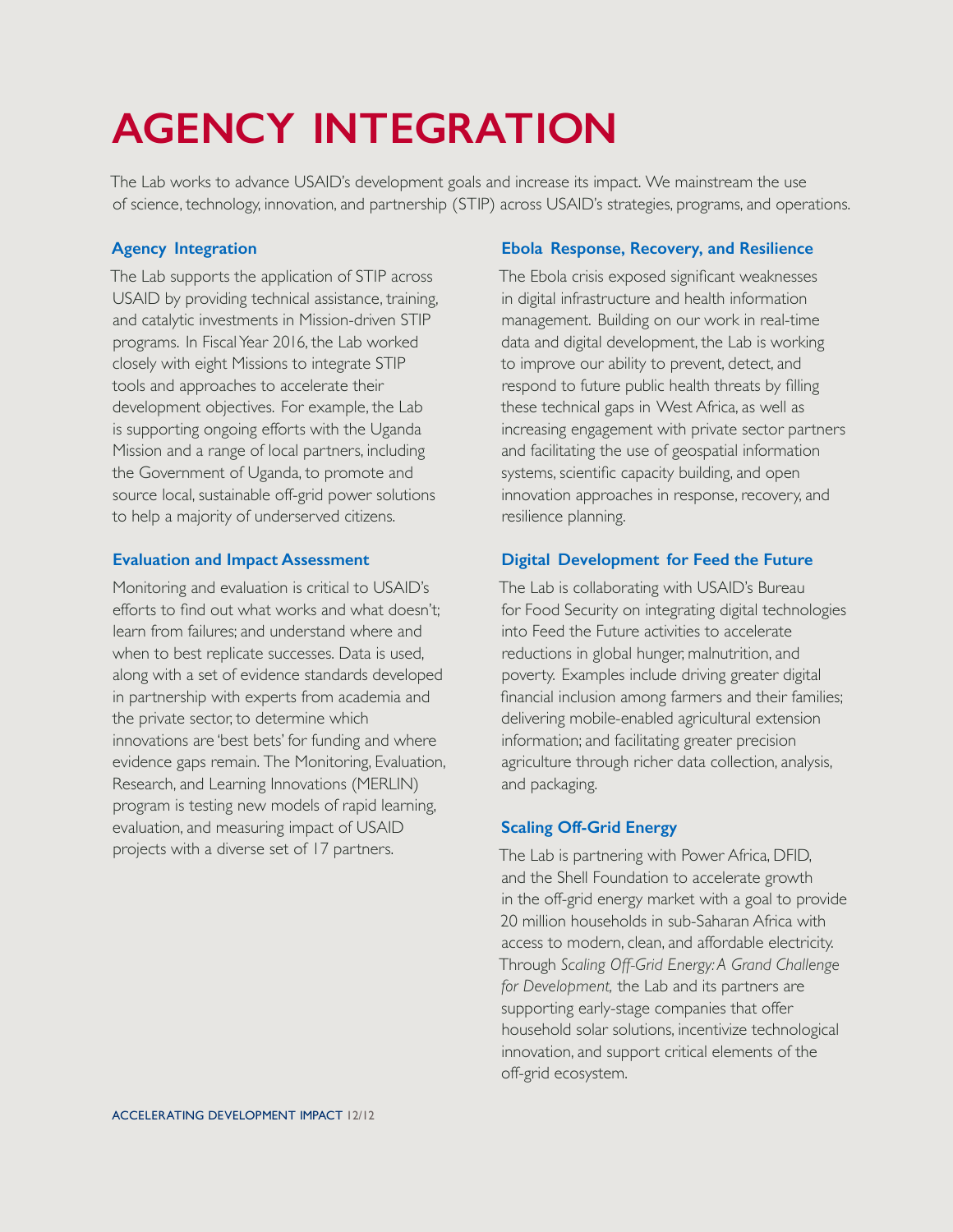Issued on 11/09/2016

NEW YORK

- 98

 $\odot$